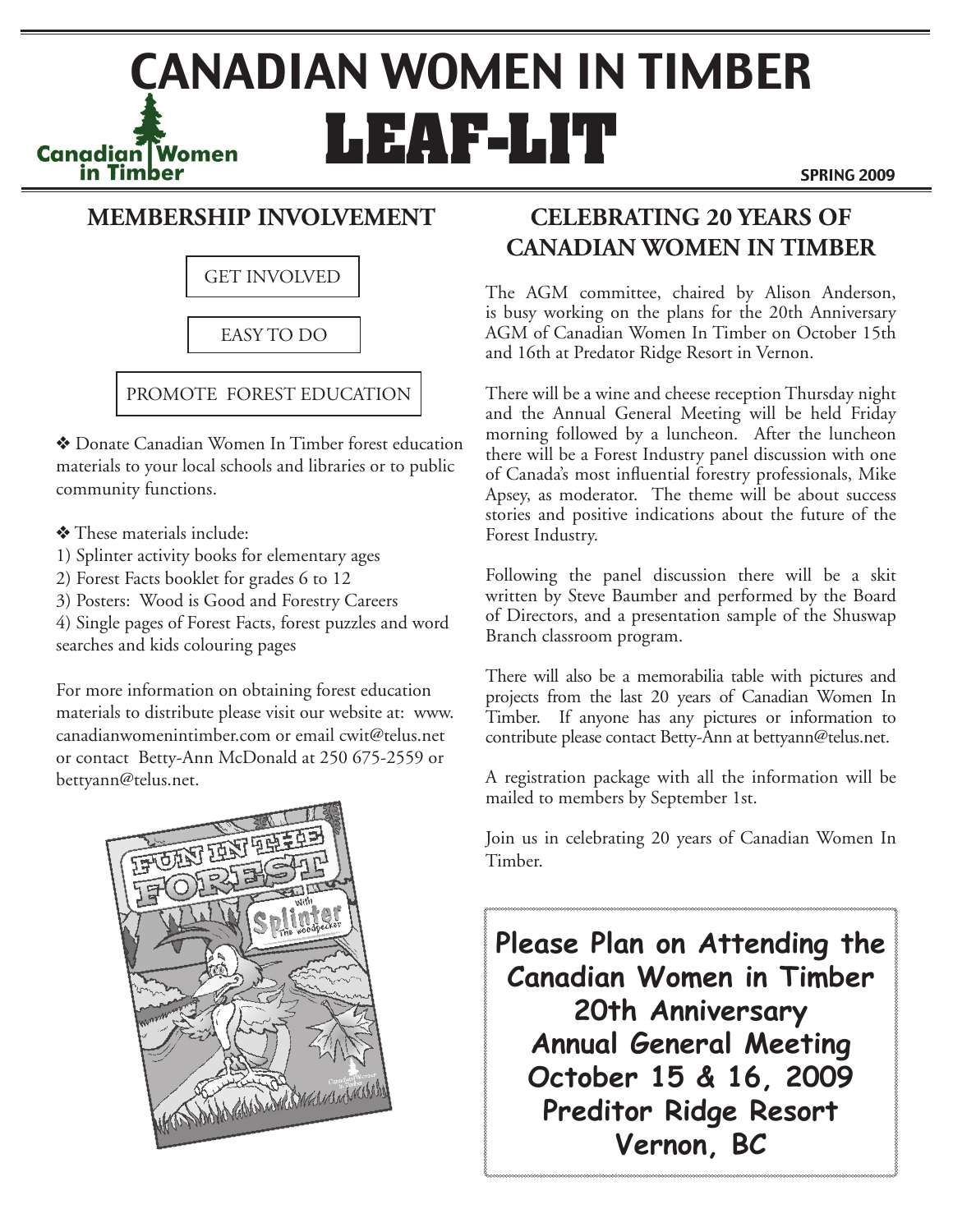## **TRUCK LOGGERS ASSOCIATION TRADE SHOW**

At the request of Helena Jechnichen, Canadian Women In Timber members Betty-Ann McDonald, Ann Polson and Marg Hargardt volunteered to help at the Truck Loggers Association Convention in Vancouver on January 14th to the 17th. The venue of the Convention was changed this year from the Pan Pacific to the Westin Bayshore Hotel.

We were just about to board our plane in Kelowna when the flight was cancelled due to fog. Our plans quickly changed. We loaded our luggage into Marg's van and drove to Vancouver. It ended up being a beautiful day and a good trip.

We arrived too late for the Premier's Luncheon but soon got busy with the other events. We assisted with the Ladies Program, the Ritchie Brothers live auction, suppliers night, collected tickets for events, cleared up after the panel discussions and greeted guests for the banquet and other events.

There were many informative panels including a lively discussion with Minister Pat Bell and Christy Clark, former Liberal MLA, on how the government will address issues facing the Coast and how recommendations made by the working Roundtable on Forestry may influence their new mandate. The other panel discussions covered various topics: realities we must face working towards a forest policy framework to provide new direction for the coastal Forest sector; the changing global market for wood; and the challenges faced in the forest sector are common amongst other resource industries as well.



*Members of the Canaadian Women in Timber Board of Directors Top Left: Vicki Smith, Betty-Ann McDonald, Ann Polson, Marg Hargardt, Bottom Row: Sandy McKellar, Helena Jechnichen, Alison Anderson*

One of the panelists, Laura Jones from the Canadian Federation of Independent Business, stressed how important education is needed in the forest sector. Her thoughts were very similar to our Canadian Women In Timber mandate "Forest Awareness Through Education".

Ritchie Brothers Auctioneers entertained everyone while conducting the live auction. Guest at the auction was Mike Pihl from Oregon who is part of the Reality TV show "Ax Men". Proceeds from the live and silent auctions support the TLA's Education Fund which provides scholarships to student in post-secondary forestry programs.

The convention from our prospective was definitely a success. Our time there was very interesting, fun and a great learning experience.



# **DOUGLAS FIR**



Douglas-fir was named after botanist David Douglas. As well, the Latin name for Douglas-fir is Pseudotsuga menziesii, which is different from the true firs, whose genus name starts with Abies. The first part of Douglas-fir's Latin name, Pseudotsuga, is the combination of two Latin words: Pseudo, which means false and tsuga, which is the genus name for hemlock. Douglas-fir is known as the "false fir" and has a lot more in common with hemlock than the true firs. Physical characteristics that separate Douglas-fir from the true firs are: the true fir needles are often blunt on the ends with the tip having a notch, whereas Douglas-fir needles are pointed on the end and are not notched, Douglas-fir cones are narrow, oval-egg shaped with prominent 3-prong bracts, whereas true fir cones are more barrel shape and do not have any bracts and the bark on Douglas-fir grows to be quite thick with deep ridges, while true fir bark is thinner and with shallower ridges.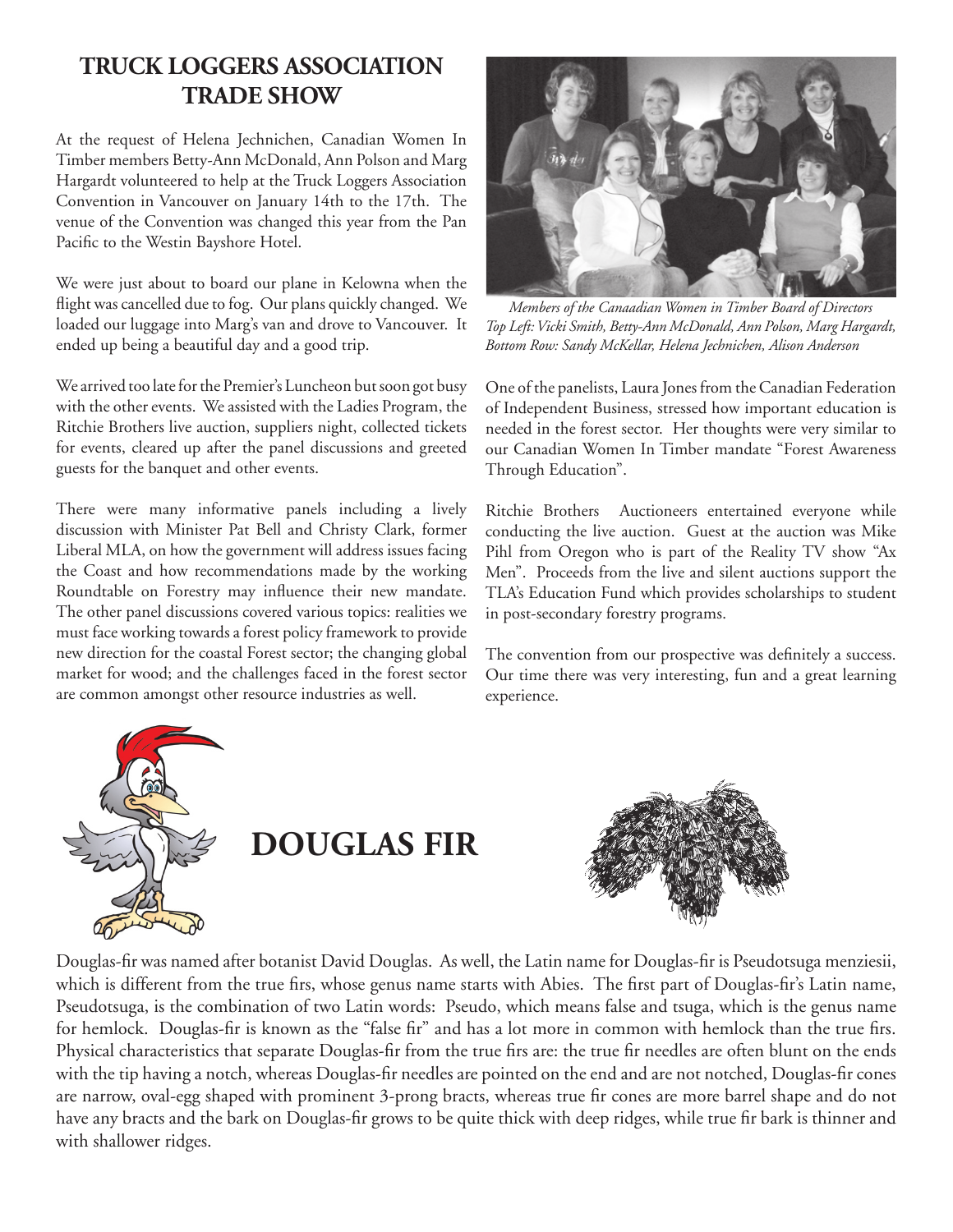

## **INTERIOR LOGGING ASSOCIATION CONVENTION**

The Shuswap Branch of Canadian Women In Timber had an exhibit booth at the Interior Logging Association Convention in Vernon on April 16th – 18th. Marg Hagardt and Betty-Ann McDonald manned the booth. We had a free draw for a logging toy and some wood products and gave out 300 splinter books, Splinter stickers, our logger colouring page, CWIT magnetic clips, pencils and posters, gum and candy as well as our very popular paper shopping bags and "Hug A Logger" bumper stickers. Our display board had our posters and Canadian Women In Timber information on it along with some pictures of old time logging. The black and white pictures drew a lot of attention and kept people interested in our booth.

Our booth was in the Forestry education section along with The ILA Forestry Van, TRU, BCIT, UNBC, Ass'n of BC Forest Professionals and Silver Lake Forestry Camp . We had 150 students from 3 Vernon secondary schools as well as students from 2 Elementary schools come through.

We also shared some of our booth space with Terrianne Hawkings the writer of the "Loggers Alphabet" book. In return Terrianne gave us a good deal on the cost of her books as well as a few free ones. We plan to give a book to each of the school classes we give our forest presentation to. It is an excellent source of information about everyday logging and covers a lot of what we talk to the kids about during our presentation.

Although attendance at the ILA convention this year was down from previous ones we found we still had a lot of people stop by our booth and a lot of interest in what we do. We enjoyed seeing familiar faces including one lady and her son from New Denver who have been visiting our booth for years. Her son was an infant when they started and now this year he will be graduating. A few of our past free draw winners also stopped by again as well as many other regulars. This year the winner of the logging toy was Cameron Crocker of Armstrong and Dawn Hooper of Enderby won the wood products.

# TREE FACTS

#### **What is old growth forest?**

Calling a forest "old growth" or simply "old" forest depends on the type of forest and the tree species living in them. Generally to have old forest you need to have a forest start to show certain things such a



other plants growing on the trees (epiphytes), fungi starting to grow in the trees helping to create cavities, and mature trees starting to die and create space for other things to grow. Some forests such as alder forests are "old" at 50 years. Others like lodgepole pine forests are "old" by 100 years. Then cedar hemlock forests are not really old until they are over 200 years old and can then stay as old forests for hundreds of years!

#### **Why sap flows only in the spring?**

Roots "push" sap up into top of tree and into the branches when the soil starts to warm up in the spring. Once the leaves come out then the tree starts to "suck" the water up to the leaves and the tree starts to feed and replenish the roots by moving sap back into the roots over the rest of the growing season. This sap flow in Sugar Maple trees in the spring is what is used to make maple syrup.

### **What do trees need to grow?**

Simply speaking, trees need sun, soil (minerals), water and air in order to grow. Like all green plants, trees take water from the soil and carbon dioxide gas from the air and using light energy from the sun they convert it into sugars and oxygen gas. The sugars are used to feed the tree or are converted into solid wood (cellulose and lignin) and the oxygen is released back into air where humans, and all other land animals breathe it.



Once again we had a great time and enjoyed meeting and talking to the delegates and the general public. The ILA convention has always been a great venue for Canadian Women In Timber to participate in and we thank Wayne Lintott and the Interior Logging Association for giving us a complimentary booth and for their continuing support.

*Pictured above: Marg Hagardt and Betty-Ann McDonald at the Canadian Women in Timber booth at the ILA's 51st Annual Convention in Vernon, BC.*